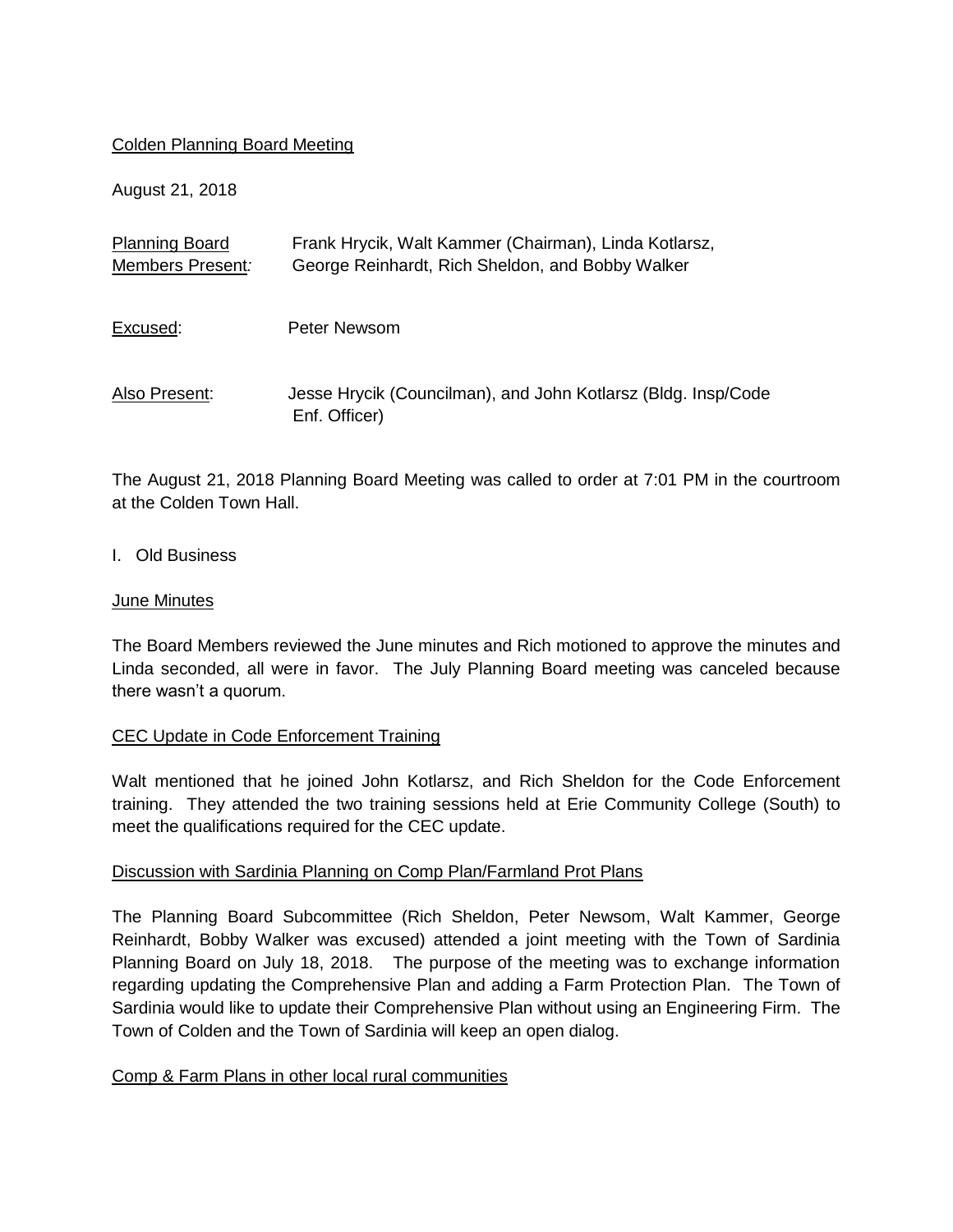Walt asked Bobby to make a PDF file to compare similar Town's Comprehensive Plans with the Town of Colden. Bobby included the following Towns: Holland, Sardinia, and Concord. Walt will forward the information to any Board Member that is interested to review the chart.

# Town ask for recommendations regarding dog kennels and satellite dishes, etc.

Walt will work with Jesse and the Planning Board Subcommittee regarding dog kennels and satellite dishes and other prior recommendations submitted by the Planning Board to the Town Board which remain undecided by the Town Board. The topics will be discussed at the next Planning Board Meeting.

# Luca

Peter is still working on the project, and Peter will give an update at the next Planning Board meeting.

# II. New Business

# General Update Regarding Spectrum Cable/Infrastructure Expansion for Colden

Walt gave an update regarding Spectrum Cable after speaking with a contact that Peter provided. The project is on schedule and phase one Citizens will be able to order services by October or sooner.

# ECRT

Walt mentioned that there was a formal press release that he attended at the Orchard Park Train Station. The ECRT has finalized the paperwork and will be moving forward with the project. Walt will have a guest speaker attend an upcoming Planning Board meeting to go over the effects that it will have on the Town of Colden with respect to the portion of the trail which is located in the Town.

## **NYSERDA**

Walt mentioned the concern of storing renewable energy and the impact that it may have on the Town of Colden. Walt mentioned that zoning will need to be reviewed. The topic will be added to the agenda.

## Possible Peddler and Solicitor Ordinance

The Town Board asked the Planning Board to review the topic and add a restriction to the Town Laws. Walt will discuss the topic with the Town Attorney.